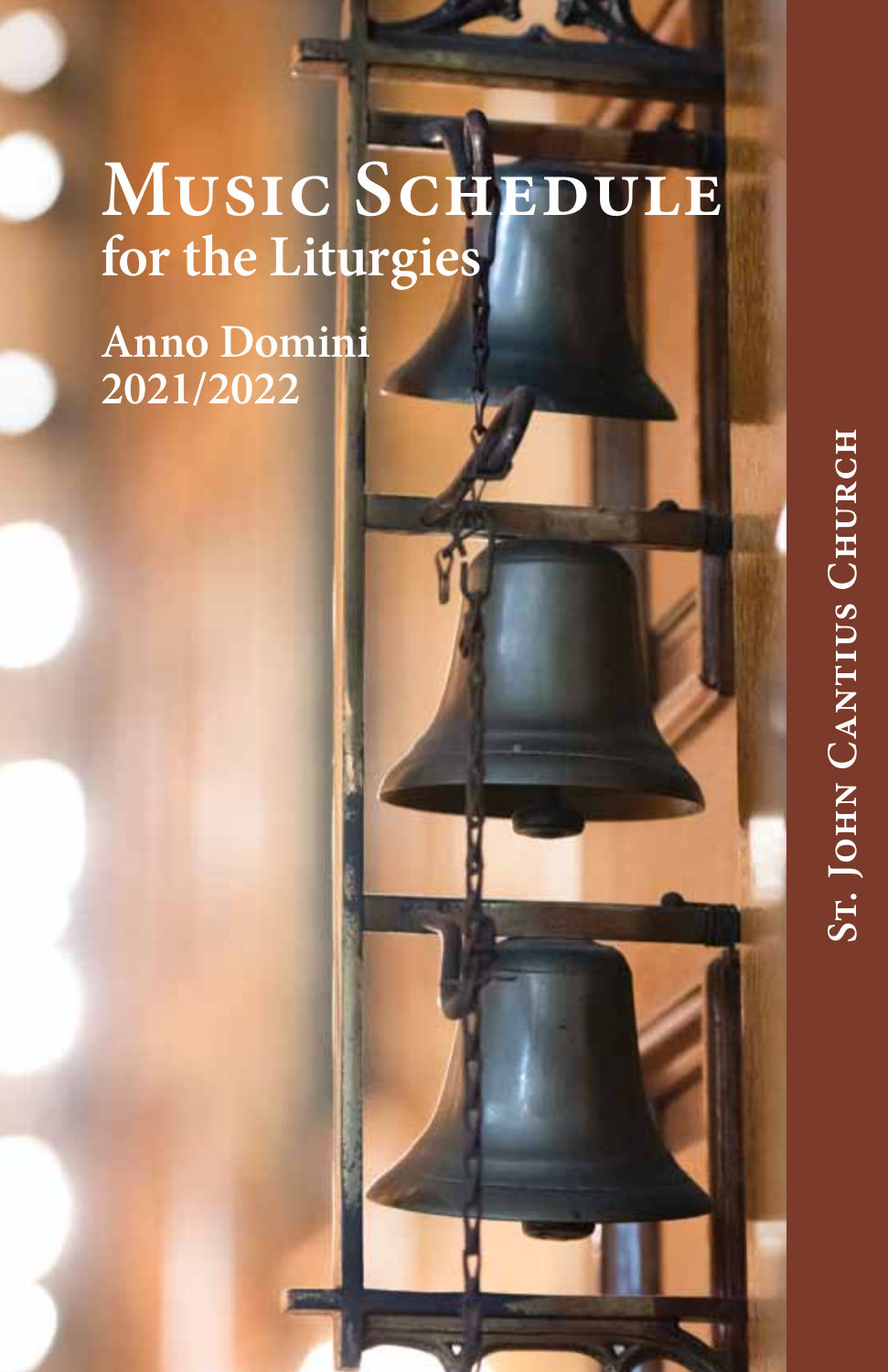

# **Music at St. John Cantius Church**

Many people have enjoyed sacred choral-orchestral repertoire in concert halls.<br>At St. John Cantius Church you live a different experience: beautiful choirs<br>thrice holy and transcendent. At St. John Cantius Church you live a different experience: beautiful choirs and orchestras come through the Liturgy into the presence of Him who is thrice holy and transcendent.

At St. John Cantius Church you can enjoy sacred music as an integral part of the solemn liturgy: in addition to the inspired Gregorian melodies, both the many artists who made sacred music their chief concern—Pier Luigi da Palestrina, Orlando di Lasso, Tomás Luis de Victoria—and many of the great composers—from Handel to Bach, from Mozart to Schubert, from Beethoven to Berlioz, from Liszt to Verdi—who have given us works of the highest inspiration in this field.

Except when otherwise indicated, Gregorian Chant propers and ordinaries of the Mass are sung every Sunday at the 9:00 a.m. and 11:00 a.m. according to the 2002 *Missale Romanum*, and the 12:30 p.m. according to the 1962 *Missale Romanum*. Music is sung by the parish choirs and in Latin unless otherwise noted.

# **Our Choirs**

#### **– The Resurrection Choir and Orchestra**

The Resurrection Choir and Orchestra celebrates the great tradition of classical liturgical music as a living tradition within the Roman Catholic Church. Members come from both professional musical backgrounds as well as some non-professionals who enjoy classical works of composers such as Mozart, Haydn, and Schubert. Singers are motivated not merely by a desire to perform classical works, but more importantly, for the glory of God—the reason for which these works were originally composed.

#### **– Saint Cecilia Choir and Orchestra**

The Saint Cecilia Choir and Orchestra presents a wide variety of choral and orchestral sacred music. This ensemble presents sacred musical works for special occasions, liturgies, and concerts. As musical ambassadors inspiring the hearts of listeners far and wide, the many recordings have been heard on National Public Radio, Chicago's WFMT, the Air Maria Radio Network, and Relevant Radio.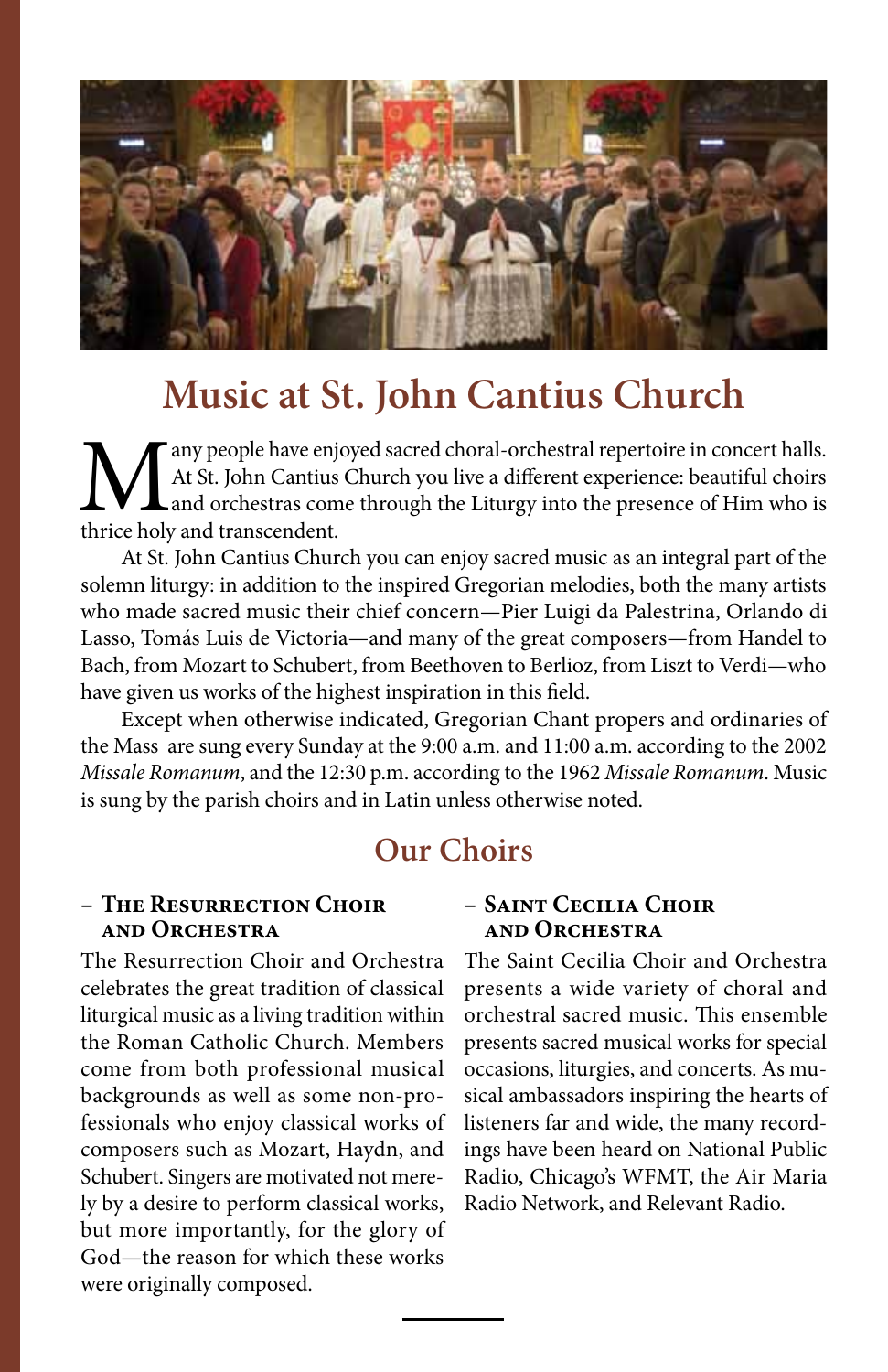# **Our Choirs (continued)**

#### **– Cantate Domino Choir**

The Cantate Domino Choir specializes in sacred liturgical music composed for treble voices, singing compositions by composers like Jasquin Des Prez, Gabriel Rheinberger, Felix Mendelssohn-Bartholdy, as well as many others. This chorus of adult women sings several times during the liturgical year on Sundays and feast days.

### **– Saint Cecilia Choir**

The Choir of Saint Cecilia specializes in Renaissance polyphony. Numbering from eight to sixteen voices, the choir also sings modern works that echo the beauty and austerity of sacred Renaissance music. The choir sings for several major feasts during the Church year and throughout Holy Week. A number of CD recordings of sacred liturgical music have been produced by the Saint Cecilia Choir.



#### **– The St. Gregory the Great Schola Cantorum**

St. Gregory the Great Schola Cantorum is a schola of men who sing Gregorian Chant at all the High Masses on Sunday. The Schola chants the propers and ordinaries of the Mass from the 1962 *Liber Usualis*  and the 1974 *Graduale Romanum.*

### **– Magnificat Choir**

A choir of mixed voices composed of high school students and young adults singing Gregorian chant, polyphonic choral music, and modern choral works. The Magnificat Choir primarily sings a cappella works, but occasionally sings other music with organ and instruments. This choir sings music by Palestrina, Victoria, Lassus, Durufle, Bartolucci, Part, and others. Rehearsal on Saturdays at 9:30 am.

#### **– St. Nicholas and St. Hildegard Choir**

This choir is for grade school aged boys and girls and focuses on singing hymns, part-singing, Gregorian chant, and some polyphony. Among the main goals of this choir is development of musicianship, sight-singing, music history, and the spirituality of sacred music. Rehearsal Saturdays at 9:30 am.

#### **– Holy Innocents Choir**

This is a choir for young, beginner musicians, designed for young children (age 6 and up). The children learn to match pitch, develop rhythmic skills, sing intervals, etc. This introductory children's choir is designed to develop the music skills of boys and girls so that they might advance into the St. Nicholas Choir or the St. Hildegard Choir. Rehearsal Saturdays at 9:30 am.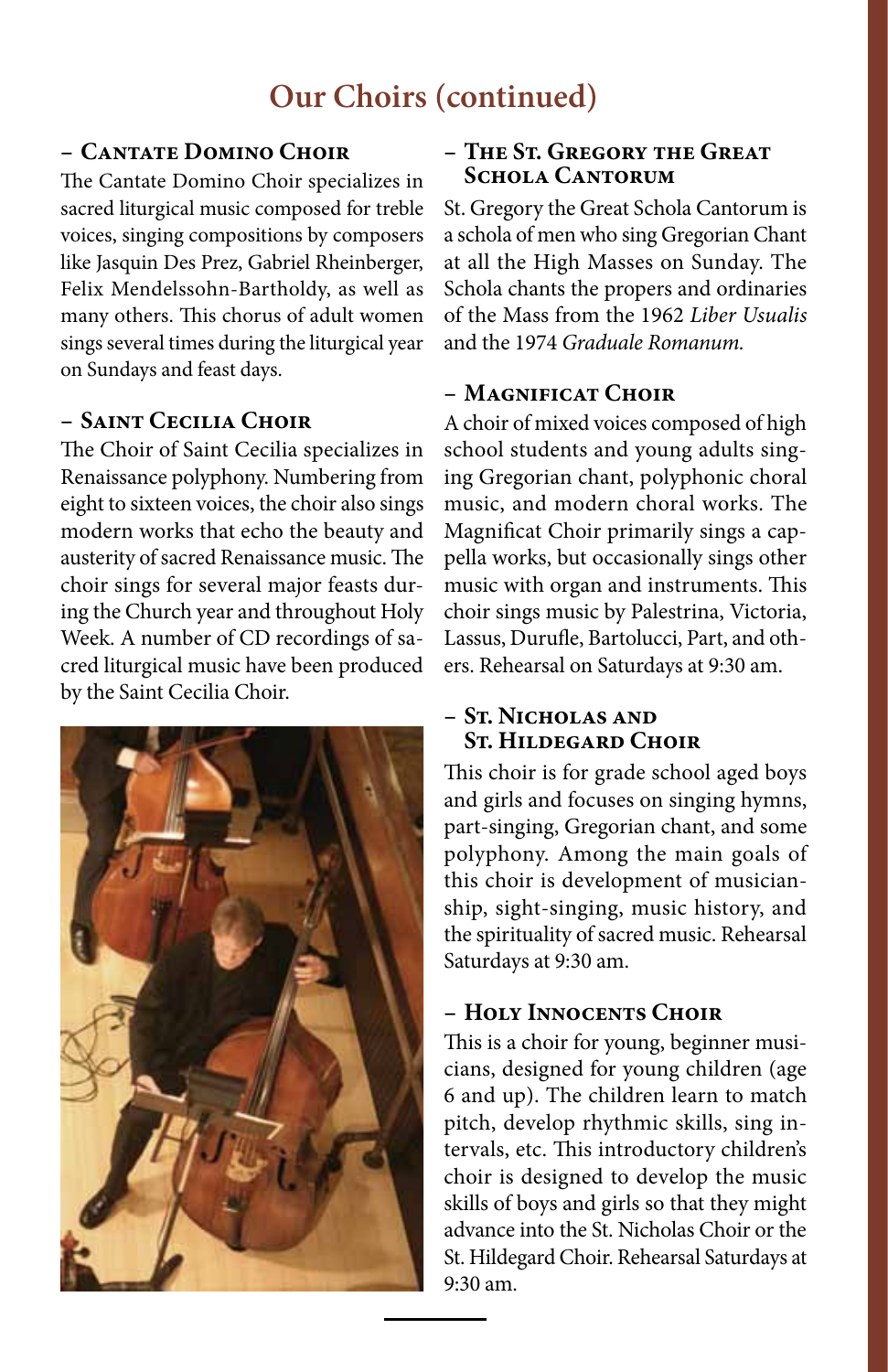# **Our Staff**

#### Director of Liturgical Music

# **Massimo Scapin**

 $\mathbf M$ assimo Scapin is an Italian conductor of both opera and the symphonic repertoire, a composer, and pianist.

He holds diplomas in piano and in choral conducting from the State Conservatory of Music in Perugia, Fellowship diplomas in orchestral conducting and in composition from the National College of Music in London, and the baccalaureate in religious sciences magna cum laude from the Pontifical Lateran University.

Scapin played piano from age 8. He attended the Pontifical Institute of Sacred Music, where he took courses, among others, in Gregorian chant with Giacomo Baroffio and composition with Domenico Bartolucci; the International Academy Mozarteum in Salzburg, where he studied piano with Sergio Perticaroli; and the Accademia Musicale Pescarese, where he studied conducting with Donato Renzetti.

Massimo appeared as guest conductor and pianist in Europe, Japan, Kazakhstan, Korea, and the United States. He was conductor at the Musical Theatre of Galaţi in southeastern Romania (2001-03) and at the Musical Theater of Karaganda in central Kazakhstan (2008). From 1996 to 2008, Scapin conducted the symphonic concerts of the Portuguese Cultural Institute in Rome, some of them recorded on 14 CDs, including his Te Deum for tenor, baritone, chorus and orchestra, on commission for the aforementioned Institute.

From Christmas 1999–2010, Scapin worked as the Assistant Music Director of the Sistine Chapel Choir. On the occasion of the Great Jubilee of the Year 2000, the Office of Papal Liturgical Celebrations commissioned him to compose and conduct music for the Mass celebrated by Pope St. John Paul II at Rome's Olympic Stadium for the Jubilee of Sports People. He was also a Vatican Radio commentator and entertainer. He became assistant professor in vocal literature and piano accompanying at the Catholic University of Daegu, in southeastern South Korea, in 2011 and director of music at the Archdiocese of Chicago in 2013. In October 2013 Massimo took the podium as associate conductor of the Karaganda Symphony Orchestra. Since July 2019, he has become the Resident Composer for the Sistine Chapel Choir.

# **Patrons of Sacred Music**

The Patrons of Sacred Music at St. John Cantius work within The AMDG Foundation to raise funds to support the flourishing of sacred art and music at St. John Cantius. The AMDG Foundation is a  $501(c)(3)$  organization and can receive tax-deductible donations.



#### *Donations can be sent to:*

**Patrons of Sacred Music** 1025 W Fry Street Chicago, IL 60642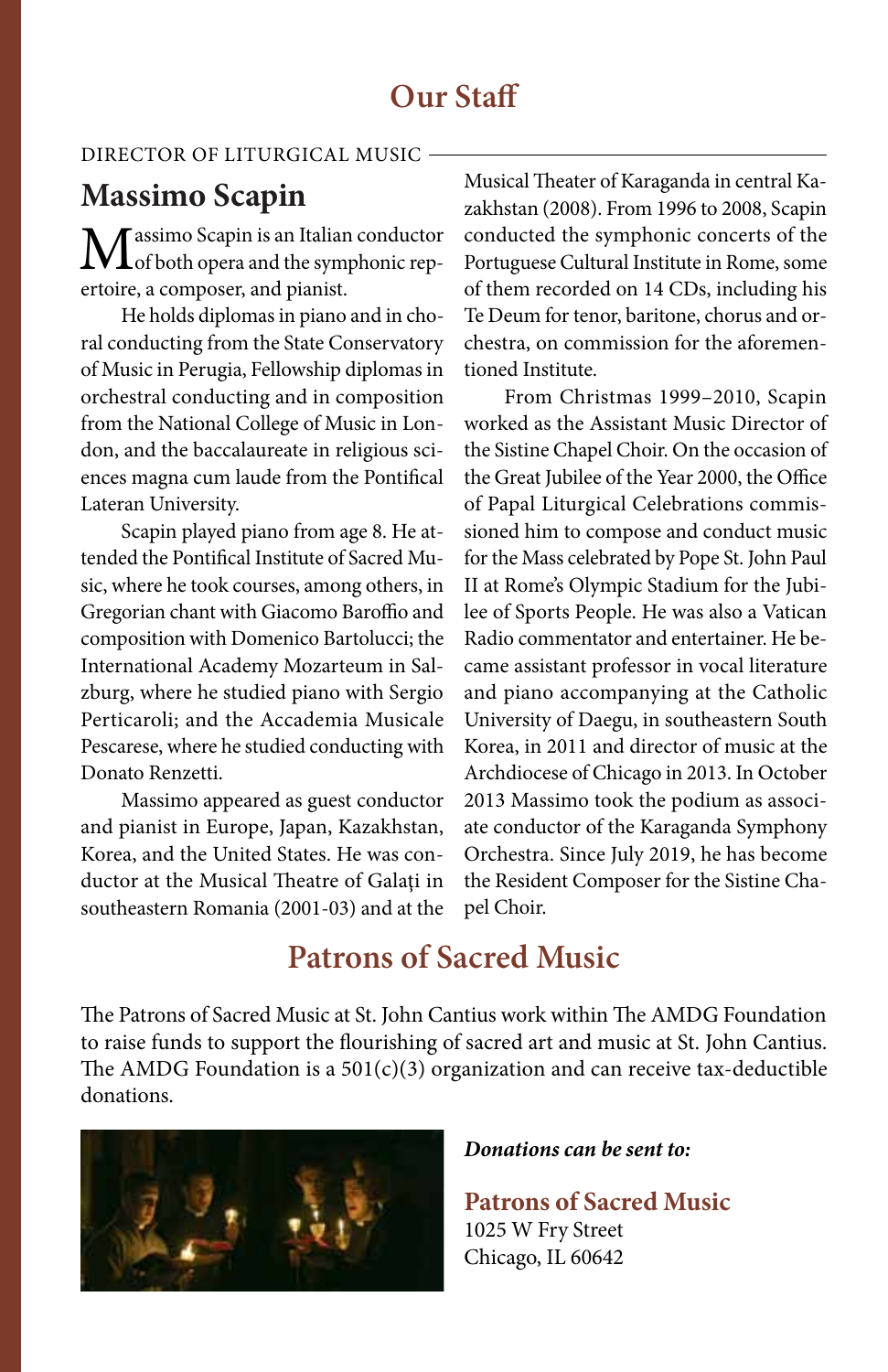# **Our Staff (continued)**

#### ORGANIST -

# **Corrado Cavalli**

**Norrado Cavalli, a native of Turin, Italy,** has been the organist of St. John Cantius since June, 2015. He studied at the National Conservatory "Giuseppe Verdi" in Turin where he was awarded two Masters Degrees, one in organ (summa cum laude), and another in Choral Conducting and Choral Composition (summa). He attended master-classes held by the notable professors at the "Haarlem International Academy for organists" in the Netherlands.

Among his several honors and prizes, he won the 12th National Organ Competition "Città di Viterbo" (Pinchi Prize) and he has been recently awarded the Brownson Fellowship for his Doctoral Studies at the University of Illinois in Champaign-Urbana. As organ soloist, he has performed in many international

festivals, cathedrals, and concert halls in Italy, Austria, France, Germany, Ireland, Norway, U.K, Poland, Principauté de Monaco, Slovakia, and in the United States. He has played with such orchestras as the Italian National Symphonic Orchestra of Rai, the French "Ensemble Orchestral des Alpes et de la Mer," and the Orchestra Filarmonica di Torino. He has recorded for Biretta Books, De Montfort, AimHigher, Sony Classical, Elegia Records, and ElleDiCi music labels, and he has published for Biretta Books and for the Italian edition, "Armeiln musica." As a musicologist and a professor of music, he has given master classes and lectures on Italian organ music literature, with a focus on the repertoire of the Romantic and Contemporary periods, with a particular emphasis on the music of Torino. He is a member of the American Guild of Organists.

### **ORDO MUSICES in liturgicis celebrationibus**

pro Anno Domini 2021–2022

### **Sunday, August 15**

# **Solemnity of the Assumption of the Blessed Virgin Mary**

*12:30 p.m.*

#### **– St. Cecilia Choir**

- • **Licinio Refice** (1885–1954), *Missa Jubilæi*, for SATTBB choir
- • **Edvard Grieg** (1843–1907), *Ave maris stella*, for SSAATTBB choir
- • **Felix Mendelssohn** (1809–1847)*, Ave Maria*, for T solo, SSAATTBB choir and organ

# **Sunday, September 26**

#### **Twenty-sixth Sunday in Ordinary Time** *11:00 a.m.*

#### **– St. Cecilia Choir**

- • **Massimo Scapin** (b. 1968), *Missa "Orbis factor"*, for AB choir and organ
- • **Massimo Scapin**, *I will go to the altar of God*, for SATB choir and organ
- • **Thomas Tallis** (1505–1585), *If ye love me*, for SATB choir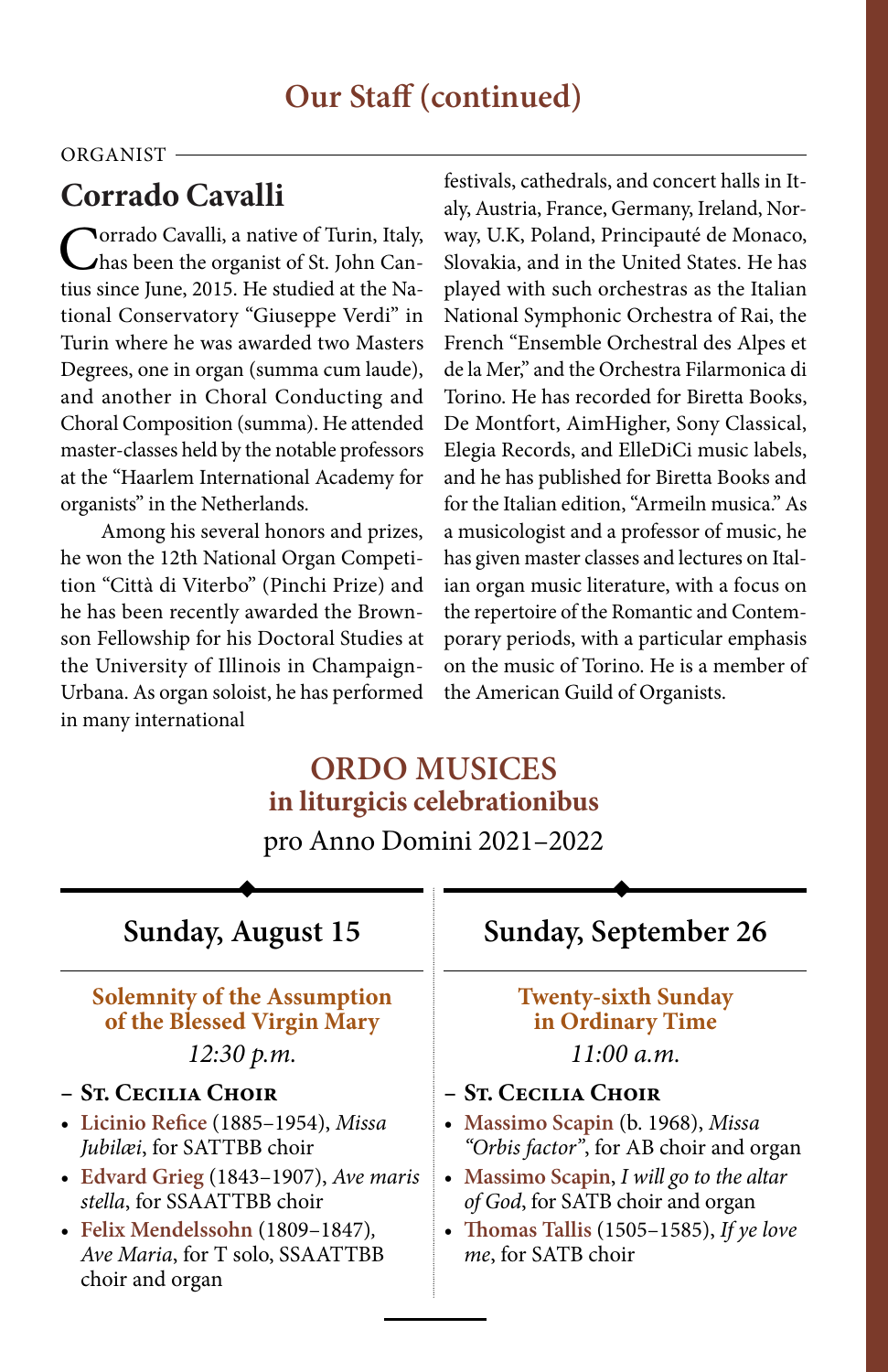### **St. John Cantius Church**

### **Wednesday, September 29**

### **Michaelmas**

 *7:30 p.m.*

### **– St. Cecilia Choir**

- • **Giovanni Croce** (1557–1609), *Missa sopra la battaglia*, for SATB choir & brass quartet
- • **Giovanni Croce**, *In spiritu humilitatis*, for SATB choir & brass quartet
- • **Giovanni Croce**, *Factum est silentium,* for SATB choir & brass quartet
- • **Andrea Gabrieli** (1554/1557–1612) *O salutaris hostia*, for SATB choir & brass quartet

# **Sunday, October 17**

**Feast of Saint John Cantius, Confessor**

*12:30 p.m.*

#### **– St. Cecilia Choir**

- • **Giovanni Pierluigi da Palestrina**  (1525–1594), *Missa "Iste confessor"*, for SATB choir
- • **Mark Nowakowski** (b. 1978), *Gentis Polonæ gloria*, for mixed choir
- • **Mark Nowakowski**, *Urbem petis Ierusalem*, for mixed choir

### **Wednesday, October 20**

### **Solemnity of the Dedication of the Church**

*7:30 p.m.*

#### **– St. Cecilia Choir**

- • **Johann Georg Albrechtsberger**  (1736–1809), Mass in D major, for SATB choir and organ
- • **Tomás Luis de Victoria** (c. 1548– 1611), *O quam metuendus est*, for SATB choir
- • **Licinio Refice** (1885–1954), *Cælestis Urbs Jerusalem*, for SATB choir

# **Sunday, October 31**

### **Feast of the Kingship of Our Lord Jesus Christ**  *12:30 p.m.*

- **– St. Cecilia Choir**
- • **Massimo Scapin** (b. 1968), *Missa Primitiva*, for AB choir and organ
- • **Domenico Bartolucci** (1917–2013), *Exsultate iusti*, for SATB choir
- • **Peter Philips** (1561–1628), *Ecce vicit Leo*, for SATB.SATB choir

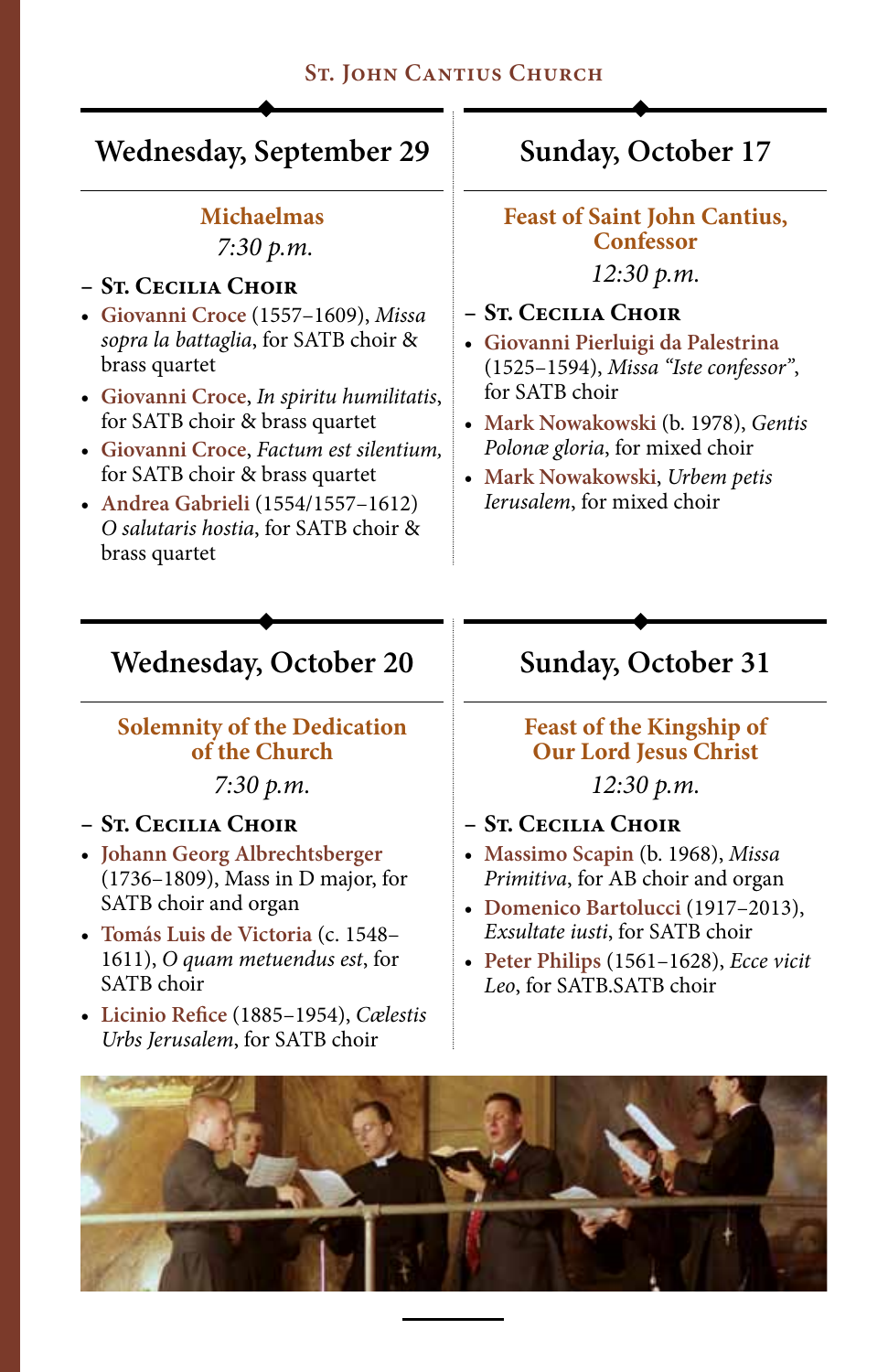### **Music Schedule for Liturgies 2021**

### **Monday, November 1**

### **The Feast of All Saints** *7:30 p.m.*

#### **– Magnificat Choir**

- • **Pawel Bebenek** (b. 1972), *Missa de Sanctis*, for SATB choir
- • **Anton Bruckner** (1824–1896), *Locus Iste*, for SATB choir
- • **Camille Saint-Saens** (1835–1921)*, Ave verum*, for SATB choir

# **Tuesday, November 2**

**All Souls' Day** *7:30 p.m.*

- **– St. Cecilia Choir & Orchestra**
- • **George Frideric Handel** (1685–1759), *I Know That My Redeemer Liveth*  (From *Messiah*), for S solo and orchestra
- • **Wolfgang Amadeus Mozart** (1756– 1791), *Requiem*, for SATB soli, SATB choir and orchestra
- • **Edward Elgar** (1857–1934), *Lux æterna*, for mixed choir and orchestra

### **Sunday, November 21**

#### **The Solemnity of Our Lord Jesus Christ, King of the Universe**

*11:00 a.m.*

#### **– Resurrection Choir & Orchestra**

- • **Franz Schubert** (1797–1828), Mass in G major, D.167, for STB soli, SATB choir and orchestra
- • **Wolfgang Amadeus Mozart** (1756– 1791), *Laudate pueri Dominum* (from *Vesperæ solennes de confessore*, K.339), for SATB choir and orchestra
- **Antonio Vivaldi** (1678–1741), *Lætatus sum*, for SATB choir and orchestra

# **Saturday, December 11**

### **Lessons & Carols** *7:00 p.m.*

- **– St. Cecilia Choir**
- • **Gustav Holst** (1874–1934), *Lullay my Liking*, for SATB choir\*
- • **John Rutter** (b. 1945), *Shepherds Pipe Carol*, for SATB choir\*
- • **Pawel Bebenek** (b. 1972), *O Salutaris Hostia*, for SATB choir\*

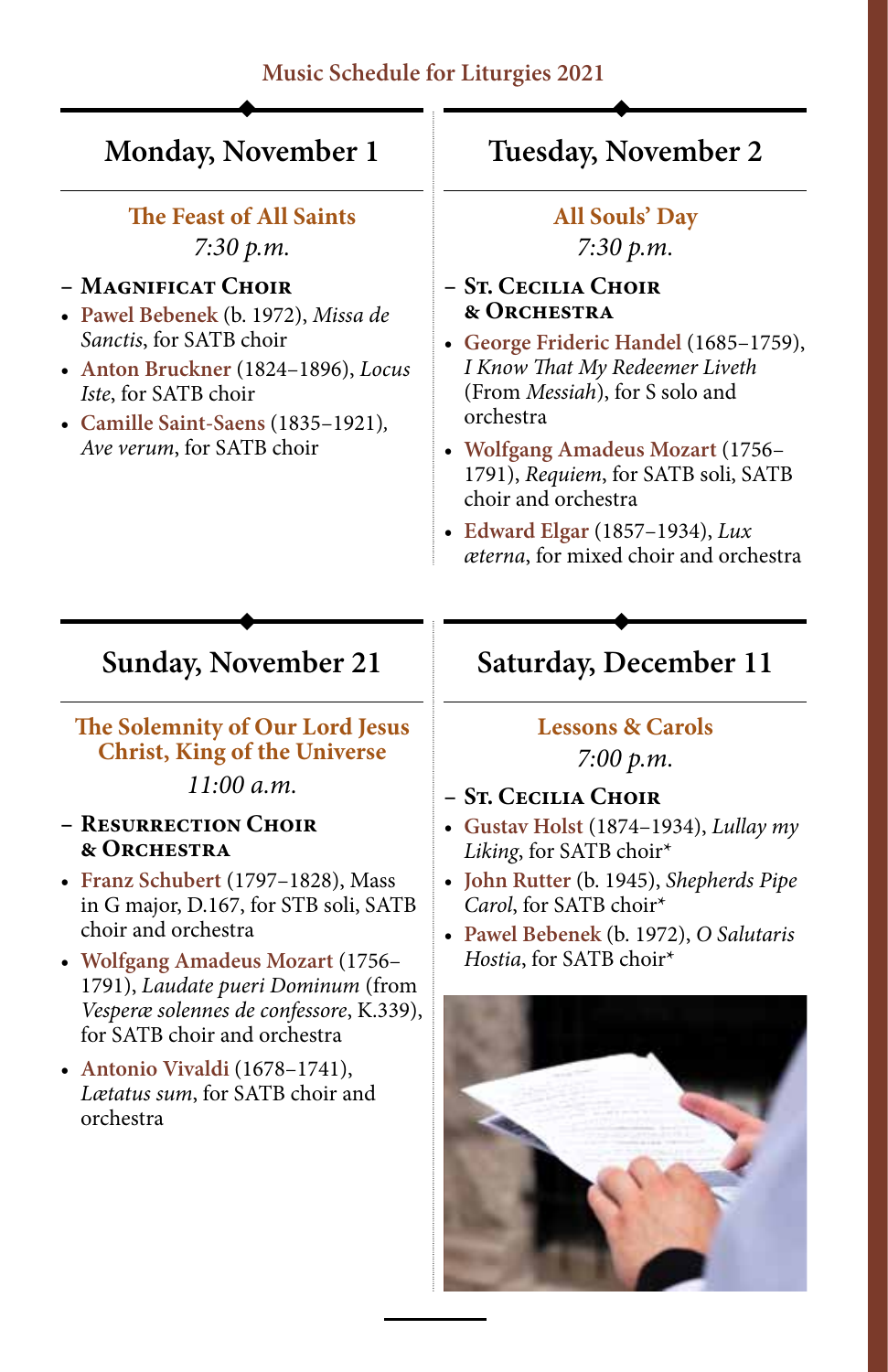### **Sunday, December 12**

#### **Third Sunday of Advent (***Gaudete* **Sunday)**

*11:00 a.m. & 12:30 p.m.*

### **– St. Cecilia Choir**

- • **Massimo Scapin** (b. 1968), *Missa Adventus et Quadragesimæ*, for AB choir and organ
- • **Valentino Miserachs** (b. 1943), *Veni Emmanuel*, for SATB choir and organ
- • **Domenico Bartolucci** (1917–2013)*, Rorate cœli*, for SATB choir

### **Thursday, December 23**

### **Solemnity of Saint John Cantius, Priest**

*4:30 p.m.*

- **– Magnificat Choir**
- • **Giovanni Paolo Cima** (1570–1622), *Magnificat Secundi Toni*, for SATB choir

# **Friday, December 24**

# **Christmas Concert & Mass during the Night**

#### *11:00 p.m.*

#### **– Resurrection Choir & Orchestra**

- • **Johann Sebastian Bach** (1685–1750), *Magnificat*, for SSATB soli, SSATB choir and orchestra
- • **Domenico Bartolucci** (1917–2013), *Puer natus in Bethlehem*, for S solo, SATB choir and orchestra
- • **Adolphe Adam** (1803–1856), *arr.* R. Clausen, *O Holy Night*, for SATB choir
- • Arr. **D. Willcocks** (1919 2015), *Hark the Herald Angels Sings*
- • Arr. **D. Willcocks**, *O Come all ye faithful*
- • Arr. **D. Willcocks**, *God Rest Ye Merry Gentlemen*
- **• Mass setting**: **Wolfgang Amadeus Mozart** (1756–1791), *Coronation Mass*, for SATB soli, SATB choir and orchestra
- **• Offertory**
- • **Joseph Eybler** (1765–1846), *Dies sanctificatus*, for SATB choir and orchestra
- • **Wolfgang Amadeus Mozart**, Church Sonata in C Major, K. 329, for organ and orchestra
- • Communion
- • **Xaver Brixi** (1732–1771), *Pastores loquebantur*, for SATB choir and orchestra
- • **Wolfgang Amadeus Mozart**, Church Sonata in C Major, K. 336, for organ and orchestra
- **• Conclusion: Franz Xaver Gruber**  (1787–1863), *Silent Night*, for mixed choir and orchestra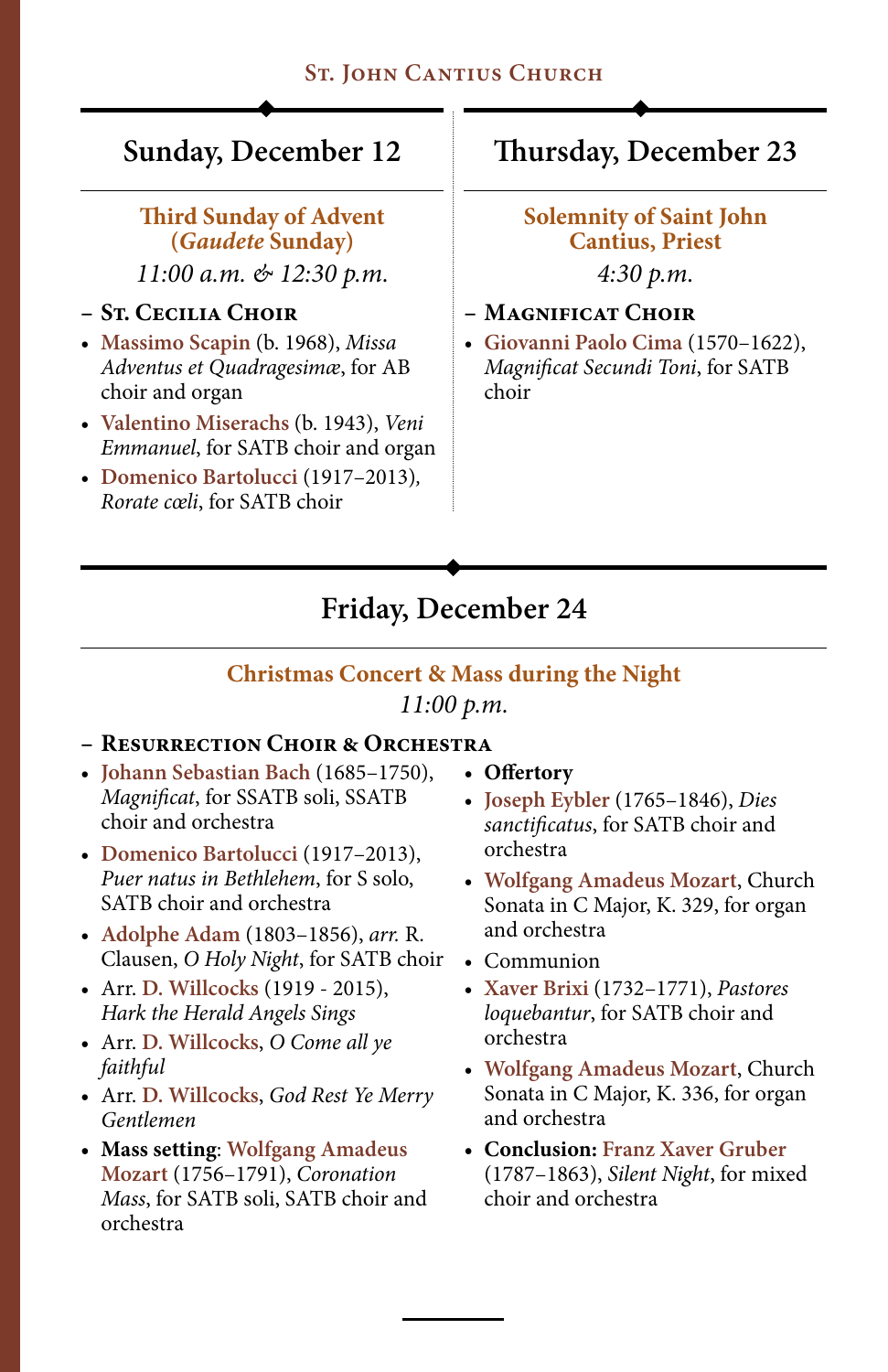### **Saturday, December 25**

#### **The Nativity of the Lord —Mass during the Day** *11:00 a.m.*

#### **– Magnificat Choir**

- • **Pietro Yon** (1886–1943), *Mass of the Shepherds*, for choir and organ
- • Christmas Hymn, *Lo, How a Rose e'er Blooming*, for SATB choir

#### *12:30 p.m.*

#### **– Gentlemen of the St. Cecilia Choir**

- • **Josef Rheinberger** (1867–1892), Mass in F major, Op. 190, for TTBB choir and organ
- • **Tomás Luis de Victoria** (c. 1548– 1611), *O Regem cœli*, for TTBB choir
- • **Giovanni Pierluigi da Palestrina**  (1525–1594), *Hodie Christus*, for TTBB choir
- • **Valentino Miserachs** (b. 1943), *Resonet in laudibus*, for T solo, TTB choir and organ

### **Saturday, January 1**

# **Octave-Day of the Nativity (The Circumcision of Our Lord)**

### *12:30 p.m.*

- **– Gentlemen of the St. Cecilia Choir**
- • **Licinio Refice** (1885–1954), *Mass in honor of the Immaculate Conception*, for TTB choir and organ
- • **Rheinberger** (1867–1892), *Ave Maria*, Op. 172, for TTBB choir
- • **Franz Biebl** (1906–2001), *Ave Maria*, for TTB.TTBB choir

### **Sunday, December 26**

### **Feast of the Holy Family** *11:00 a.m.*

#### **– Cantate Domino Choir**

- • **Jean Langlais** (1907–1991), *Missa in simplicitate*, for unison choir and organ
- • **Domenico Bartolucci** (1917–2013), *Quam dilecta*, for S solo, SSA choir and organ
- • **Johannes Brahms** (1833–1897), *Ave Maria,* for SSAA choir and organ



# **Thursday, January 6**

### **The Epiphany of Our Lord** *7:30 p.m.*

#### **– Gentlemen of the St. Cecilia Choir**

- • **Maurice Duruflé** (1902–1986), *Missa Cum jubilo*, for baritone choir and organ
- • **Domenico Bartolucci** (1917–2013), *Et incarnatus* (from *Missa De Angelis III*), for T solo and TTBB choir
- • **Matteo Asola (**1524–1609), *Omnes de Saba*, for TTBB choir
- • **Valentino Miserachs** (b. 1943), *Hostis Herodes impie*, for TTB choir and organ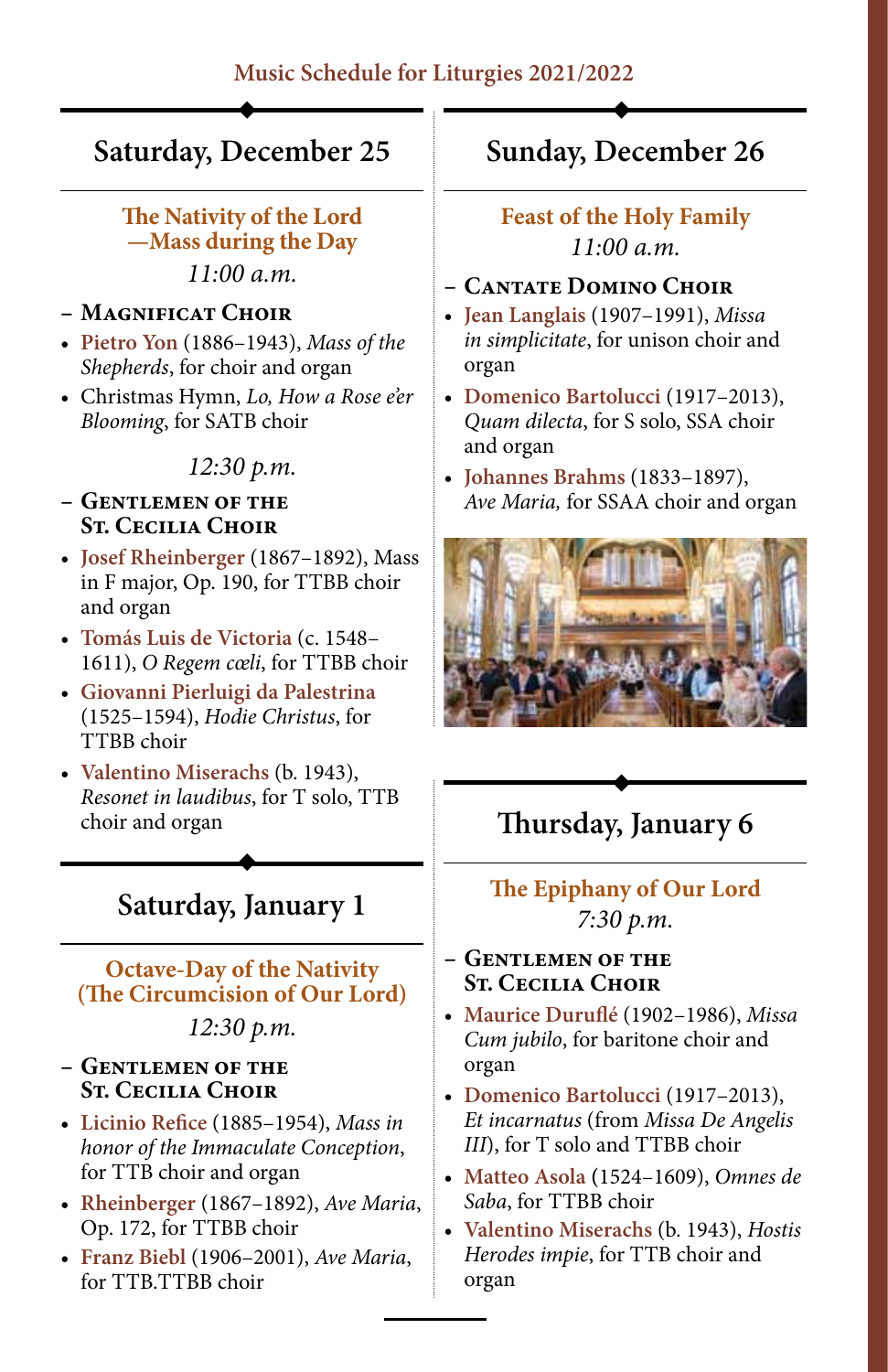### **St. John Cantius Church**

# **Sunday, January 9**

### **Feast of the Baptism of the Lord** *11:00 a.m.*

#### **– St. Cecilia Choir**

- • **Massimo Scapin** (b. 1968), *Missa "Iesu Redemptor"*, for AB choir and organ
- • **Massimo Scapin**, *Veni sanctificator*, for SATB choir and organ
- • **Giovanni Pierluigi da Palestrina**  (1525–1594), *Dies sanctificatus*, for SATB choir
- • **George Frideric Handel** (1685–1759), *And the glory of the Lord* (from *Messiah*), for SATB choir and organ

### **Wednesday, February 2**

#### **Candlemas**

*7:30 p.m.*

#### **– Magnificat Choir**

• **Pawel Bebenek** (b. 1972), *Missa de Sanctis*, for SATB choir



### **Sunday, February 27**

#### **Eighth Sunday in Ordinary Time (Burial of Alleluia)**

*11:00 a.m.*

#### **– Resurrection Choir & Orchestra**

- • **Joseph Haydn** (1732–1809), *Missa Sancti Nicolai*, for SATB soli, SATB choir and orchestra
- • **Franz Xaver Richter** (1709–1789), *Iubilate Deo*, for SATB choir and orchestra
- • **Felix Mendelssohn** (1809–1847), *Confitebor (Lass, oh Herr)*, for A solo, SATB choir and orchestra

# **Wednesday, March 2**

### **Ash Wednesday** *7:30 p.m.*

#### **– Cantate Domino Choir**

- • **Gabriel Fauré** (1845–1924), *Messe Basse*, for S solo, SSAA choir and organ
- • **Joseph Rheinberger** (1839–1901), *Ave Regina cælorum,* for SSA choir and organ
- • **Valentino Miserachs** (b. 1943), *Christus factus est,* for SAA choir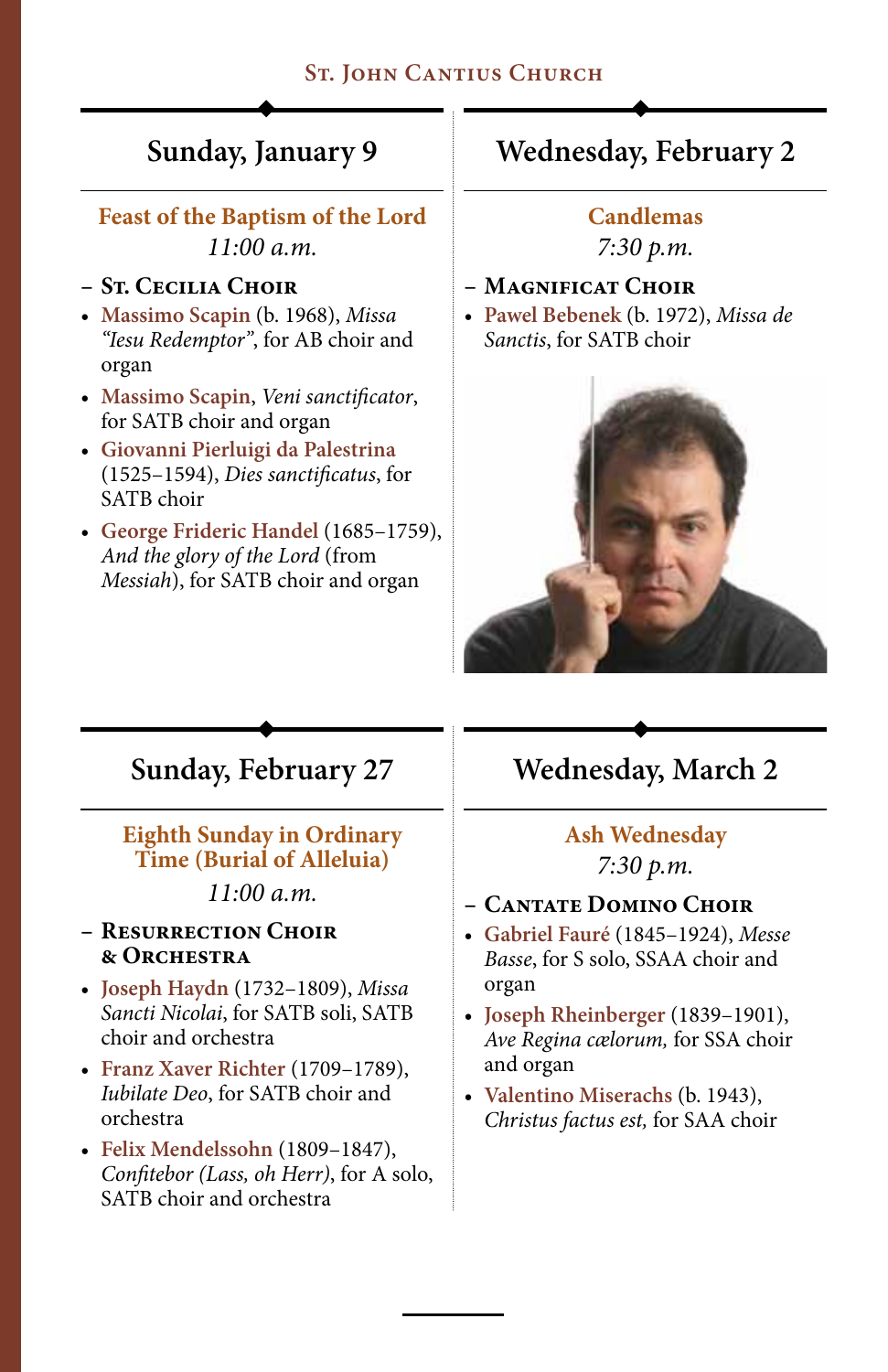# **Saturday, March 19**

**Feast of St. Joseph, Spouse of the Blessed Virgin Mary, Confessor** *8:30 a.m.*

#### **– Magnificat Choir**

- • **Lodovico Viadana** (1560–1627), *Missa L'hora Passa*, for SATB choir
- • **Gabriel Fauré** (1845–1924), *Ecce Fidelis Servus*, for STB choir and organ
- • **Pawel Bebenek** (b. 1972), *O Salutaris Hostia*, for SATB choir

# **Sunday, March 27**

### **Fourth Sunday of Lent (***Lætare* **Sunday)**

*11:00 a.m. & 12:30 p.m.*

### **– St. Cecilia Choir**

- • **Michael Haydn** (1737–1806), *Missa Tempore Quadragesimæ*, for SATB choir and organ
- • **Domenico Bartolucci** (1917–2013), *Parce Domine*, for SATB choir
- • **Domenico Bartolucci**, *Attende Domine*, for S solo and SATTB choir

# **Friday, April 8**

### **Via Crucis**

*7:30 p.m.*

#### **– Cantate Domino Choir & Orchestra**

• **Giovanni Battista Pergolesi** (1710– 1736), *Stabat Mater*, for SA soli, SA choir and orchestra



# **Sunday, April 10**

### **Palm Sunday of the Lord's Passion** *9:30 a.m.*

- **– St. Cecilia Choir**
- **• Mass setting**: **Claudio Monteverdi**, *Messa a 4 voci da Cappella*, for SATB choir
- **• Responsory entering the church**: **George Malcolm** (1917–1997), *Ingrediente Domino*, for SATB choir
- **• Gospel**: **Orlando di Lasso** (1530– 1594), *Passio Domini nostri Jesu Christi secundum Lucam*, for SATB choir
- **• Offertory**: **Giovanni Battista Casali** (1715–1792), *Improperium, f*or SATB choir
- **• Communion**: **Josef Rheinberger**  (1867–1892), *Christus factus est*, for SATB choir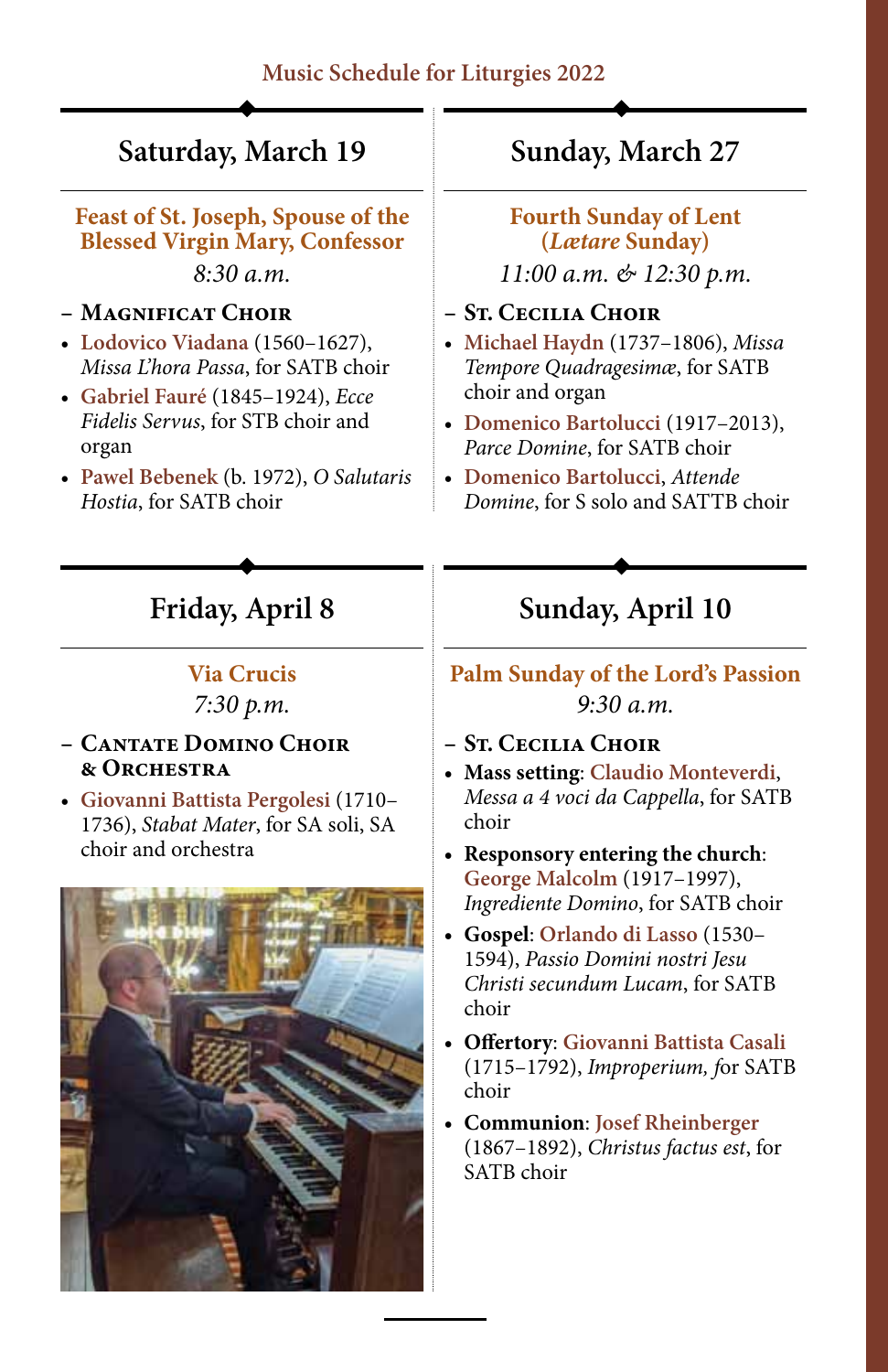### **ST. JOHN CANTIUS CHURCH**

### **Wednesday, April 13**

**Spy Wednesday —Service of** *Tenebræ*

*7:30 p.m.*

#### **– St. Cecilia Choir**

- • **Domenico Bartolucci** (1917–2013), 9 Responsories for Holy Thursday, for SATB choir
- • **Tomás Luis de Victoria** (c. 1548– 1611), *Benedictus Dominus*, for SATB choir
- • **Anton Bruckner** (1824–1896), *Christus factus est*, for SATB choir
- • **Gregorio Allegri** (c. 1582–1652), *Miserere*, for SSATB and SSAB choirs

# **Thursday, April 14**

**Holy Thursday of the Lord's Supper** *7:30 p.m.*

- **– St. Cecilia Choir**
- **• Mass setting**: **Antonio Lotti** (1667– 1740), *Missa octavi toni*, for SATB choir
- **• Offertory**: **Domenico Bartolucci**  (1917–2013), *Ubi caritas*, for SATB choir
- **• Communion**: **Tomás Luis de Victoria**  (c. 1548–1611), *O sacrum convivium a 6*, for SAATTB choir
- **• Translation**: **Domenico Bartolucci**, Alternatim *Pange lingua*, for SATB choir

# **Friday, April 15**

# **Good Friday: The Celebration of the Passion of the Lord**

*3:00 p.m.*

#### **– St. Cecilia Choir and Magnificat Choir\***

- **• Gradual**: **Michael Haydn** (1737– 1806), *Christus factus est*, for SATB choir
- **• Gospel: Domenico Bartolucci** (1917– 2013), *Passio secundum Ioannem*, for SATB choir
- **• Collection for the Holy Land**: **Valentino Miserachs** (b. 1943), *Vexilla Regis*, for SATB choir
- **• Adoration of the Holy Cross:**
- • **Tomás Luis de Victoria** (c. 1548– 1611), *Improperia*, for SATB choir
- • **Domenico Bartolucci**, *Crux fidelis*, for S solo and SATTBB choir
- • **John Stainer** (1840–1901), *God so loved the World*, for SATB choir\*
- • **Tomás Luis de Victoria**, *O vos omnes*, for SATB choir\*
- Communion:
- • **Anton Bruckner** (1824–1896), *Vexilla Regis*, for SATB choir
- • **Valentino Miserachs***, Crux fidelis*, for SATB choir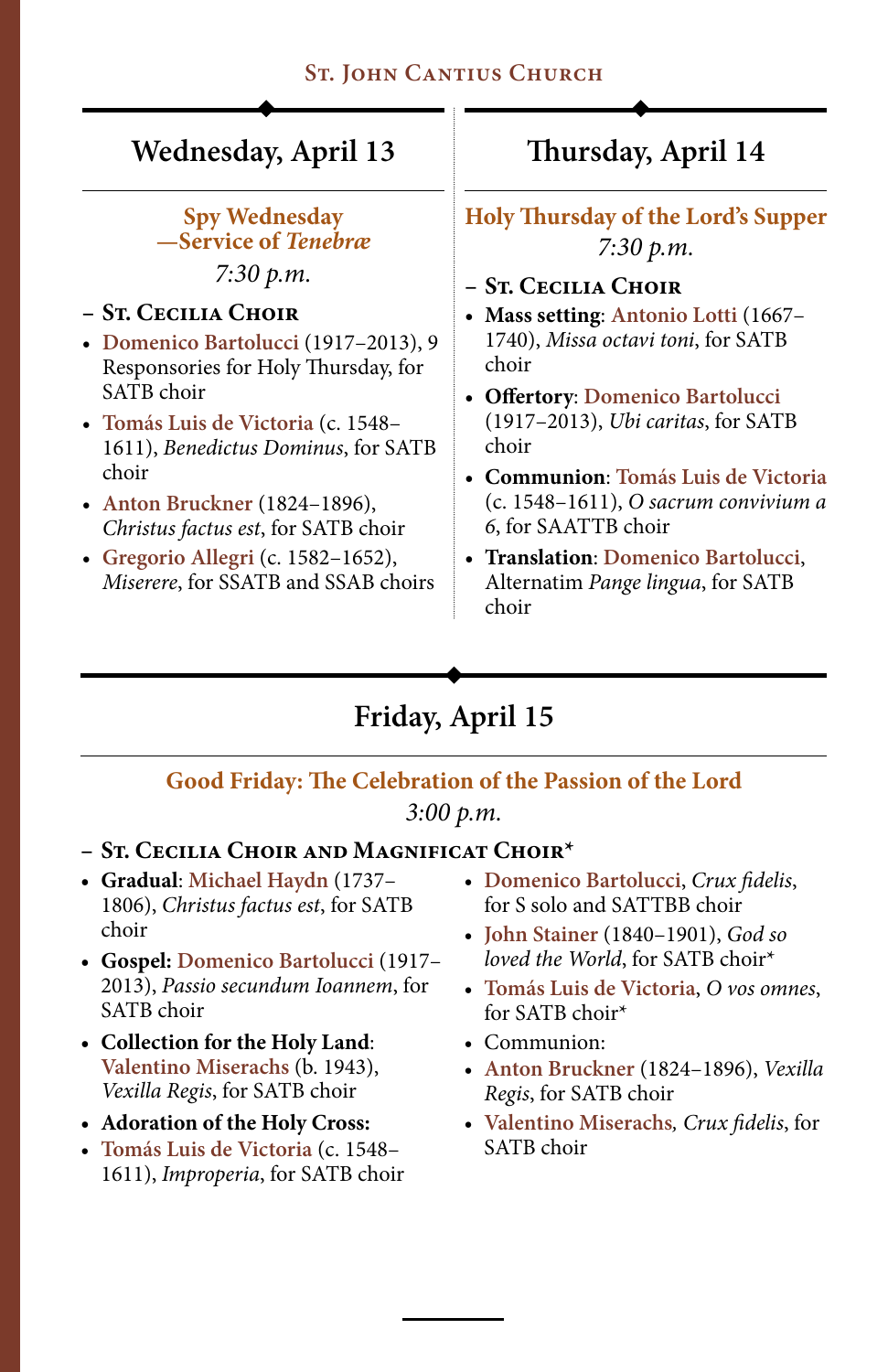### **Music Schedule for Liturgies 2022**

# **Saturday, April 16**

**The Easter Vigil in the Holy Night** *10:00 p.m.*

#### **– St. Cecilia Choir**

- • **Giovanni Battista Casali** (1715– 1792), Missa in G major, for SATB choir
- • **Josef Rheinberger** (1867–1892), *Dextera Domini*, for SATB choir and organ
- • **Domenico Bartolucci** (1917–2013), *Pascha nostrum*, for SATTBB choir
- • **Giovanni Pierluigi da Palestrina** (1525–1594), *Sicut cervus* for SATB choir



# **Sunday, April 17**

#### **Sunday of the Resurrection: Mass during the Day**

*11:00 a.m.*

#### **– Magnificat Choir**

- • **Lodovico Viadana** (1560–1627), *Missa L'hora Passa*, for SATB choir
- • **Lodovico Viadana**, *Exultate Justi*, for SATB choir
- • **Antonio Lotti** (1667–1740), *Regina Cœli*, for SATB choir

### *12:30 p.m.*

- **– Resurrection Choir & Orchestra**
- **• Mass setting**: **Wolfgang Amadeus Mozart** (1756–1791), *Missa Brevis in C, Piccolomini*, for SATB soli, SATB choir and orchestra
- **• Offertory**: **Joseph Eybler** (1765– 1846), *Terra tremuit*, for SATB choir and orchestra
- **• Communion**: **Jan Dismas Zelenka** (1679–1745), *Hæc dies*, for SATB choir and orchestra
- **• Recessional**: **Wolfgang Amadeus Mozart** (1756–1791), *Regina cæli*, for SATB soli, SATB choir and orchestra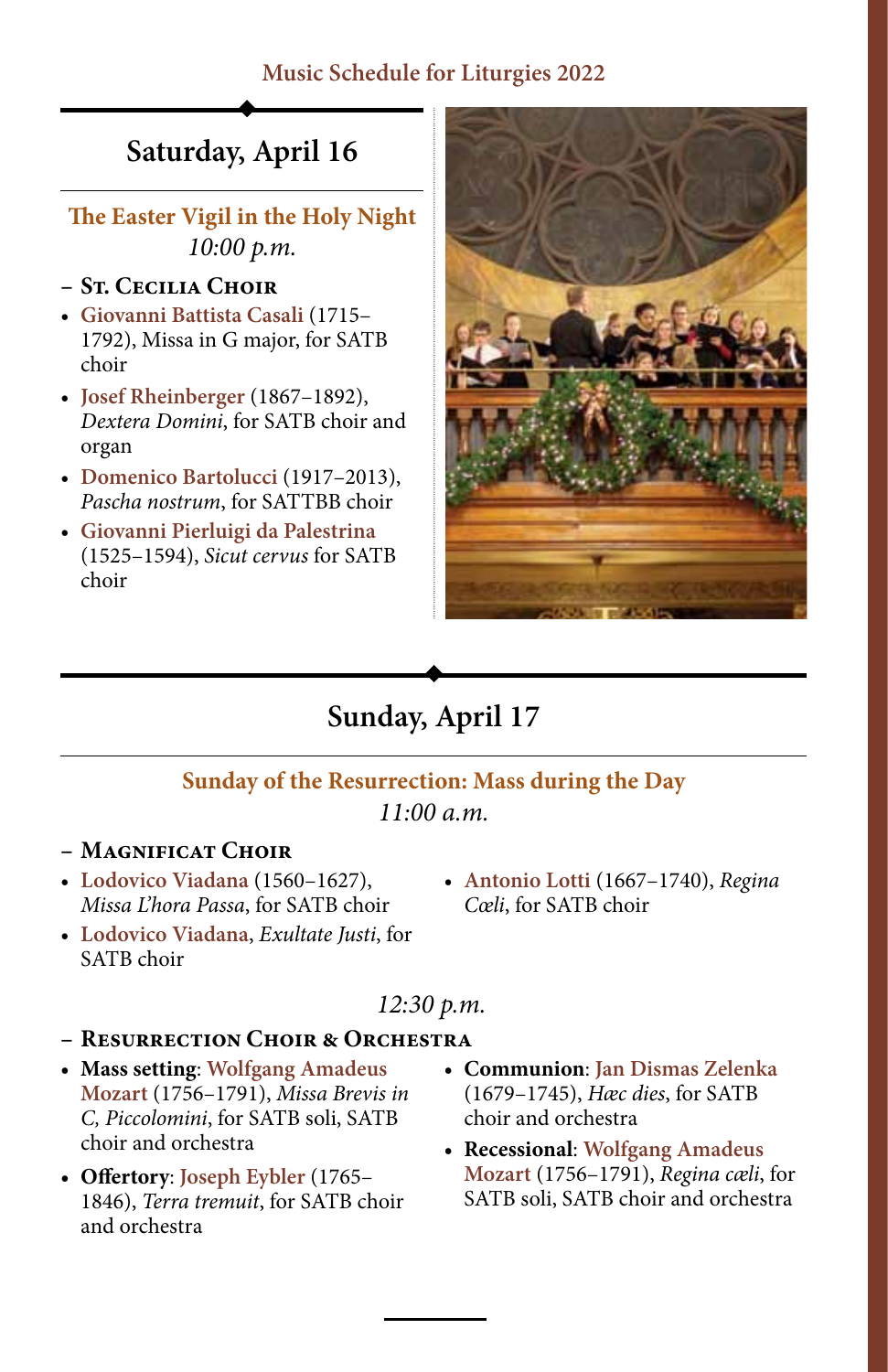### **St. John Cantius Church**

### **Sunday, April 24**

#### **Low Sunday**

*12:30 p.m.*

#### **– St. Cecilia Choir**

- • **Massimo Scapin** (b. 1968), *Missa "Lux et origo"*, for AB choir and organ
- • **Valentino Miserachs** (b. 1943), *Cantate Domino*, for SATB choir and organ
- • **Luca Marenzio** (1553–1599), *Quia vidisti me*, for SATB choir
- • **Valentino Miserachs**, *Psallite*, for SATB choir and organ

# **Sunday, May 8**

**Third Sunday after Easter** *12:30 p.m.*

#### **– Resurrection Choir & Orchestra**

- • **Wolfgang Amadeus Mozart** (1756– 1791), *Missa brevis in D*, K. 194, for SATB soli, SATB choir and orchestra
- • **Wolfgang Amadeus Mozart**, *Misericordias Domini*, for SATB choir and orchestra
- • **Giacomo Puccini Sr.** (1712–1781), *Confitebor tibi*, for SATB choir and orchestra

### **Sunday, May 15**

### **Fifth Sunday of Easter** *11:00 a.m.*

- **– Cantate Domino Choir**
- • **Licinio Refice** (1885–1954), *Missa in honorem S. Teresiæ a Jesu Infante*, for SA choir and organ
- • **Joseph Rheinberger** (1839–1901), *Regina cæli,* for S solo, SSA choir and organ
- • **Felix Mendelssohn** (1809–1847), *Laudate pueri*, for SSA choir and organ

# **Thursday, May 26**

**The Ascension of Our Lord** *7:30 p.m.*

- **– St. Cecilia Choir**
- • **Charles Villiers Stanford** (1852– 1924), Mass in B flat major, for SATB choir and organ
- • **Massimo Scapin** (b. 1968), *Symbolum Apostolicum*, for SATB choir and organ
- • **Massimo Scapin**, *Iubilate Deo*, for SATB choir and organ
- • **Giovanni Pierluigi da Palestrina** (1525–1594), *O Rex gloriæ,* for SATB choir

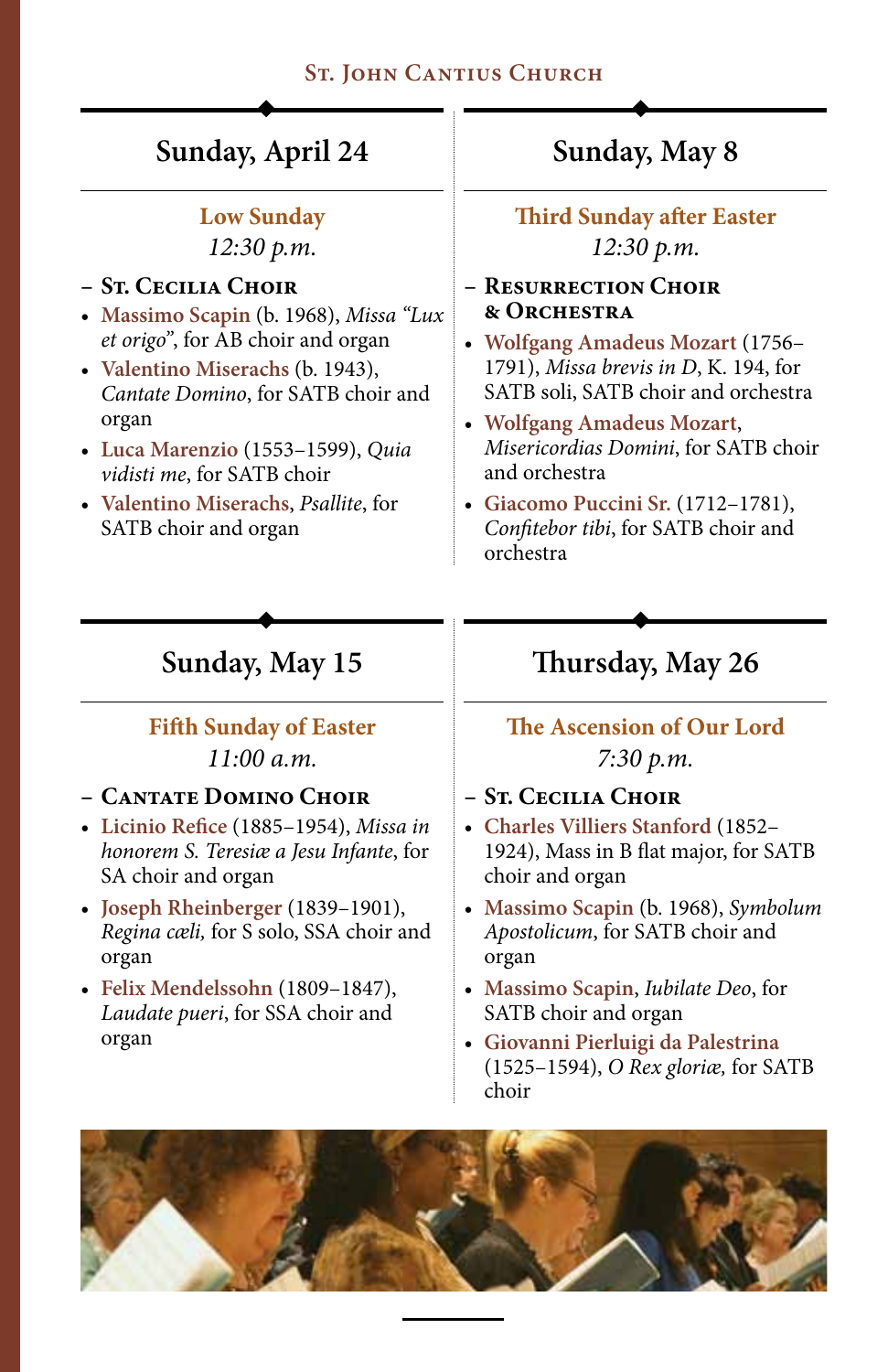### **Music Schedule for Liturgies 2022**

### **Sunday, May 29**

#### **External Solemnity of the Ascension**

*12:30 p.m.*

#### **– Magnificat Choir**

- • **Hans Leo Hassler** (1564–1612), *Missa Secunda*, for SATB choir
- • **Giovanni Croce** (1557–1609), *Cantate Domino*, for SATB choir
- • **Jacobus Gallus** (1550–1591), *Ascendit Deus*, for SATB choir

### **Sunday, June 5**

**Pentecost Sunday** *12:30 p.m.*

#### **– Resurrection Choir & Orchestra**

- • **Otto Nicolai** (1810–1849), *Mass in D Major*, for SATB soli, SATB choir and orchestra
- • **Antonio Salieri** (1750–1825), *Confirma hoc Deus*, for SATB choir and orchestra
- • **Wolfgang Amadeus Mozart** (1756– 1791), *Veni Sancte Spiritus*, for SATB soli, SATB choir and orchestra



### **Saturday, June 11**

### **First Vespers of Trinity Sunday** *6:30 p.m.*

#### **– St. Cecilia Choir & Orchestra**

• **Wolfgang Amadeus Mozart** (1756– 1791), *Vesperæ de Dominica*, for SATB soli, SATB choir and orchestra

# **Sunday, June 19**

### **External Solemnity of Corpus Christi**

*11:00 a.m.*

- **– St. Cecilia Choir**
- • **Charles-Marie Widor** (1844–1937), *Messe sollennelle*, for SATB choir and organ
- • **Massimo Scapin** (b. 1968), *O quam suavis*, for SATB choir and organ
- • **Domenico Bartolucci** (1917–2013), *O sacrum convivium*, for SATB choir
- • **Domenico Bartolucci**, *Adoro te devote*, for SATTBB choir